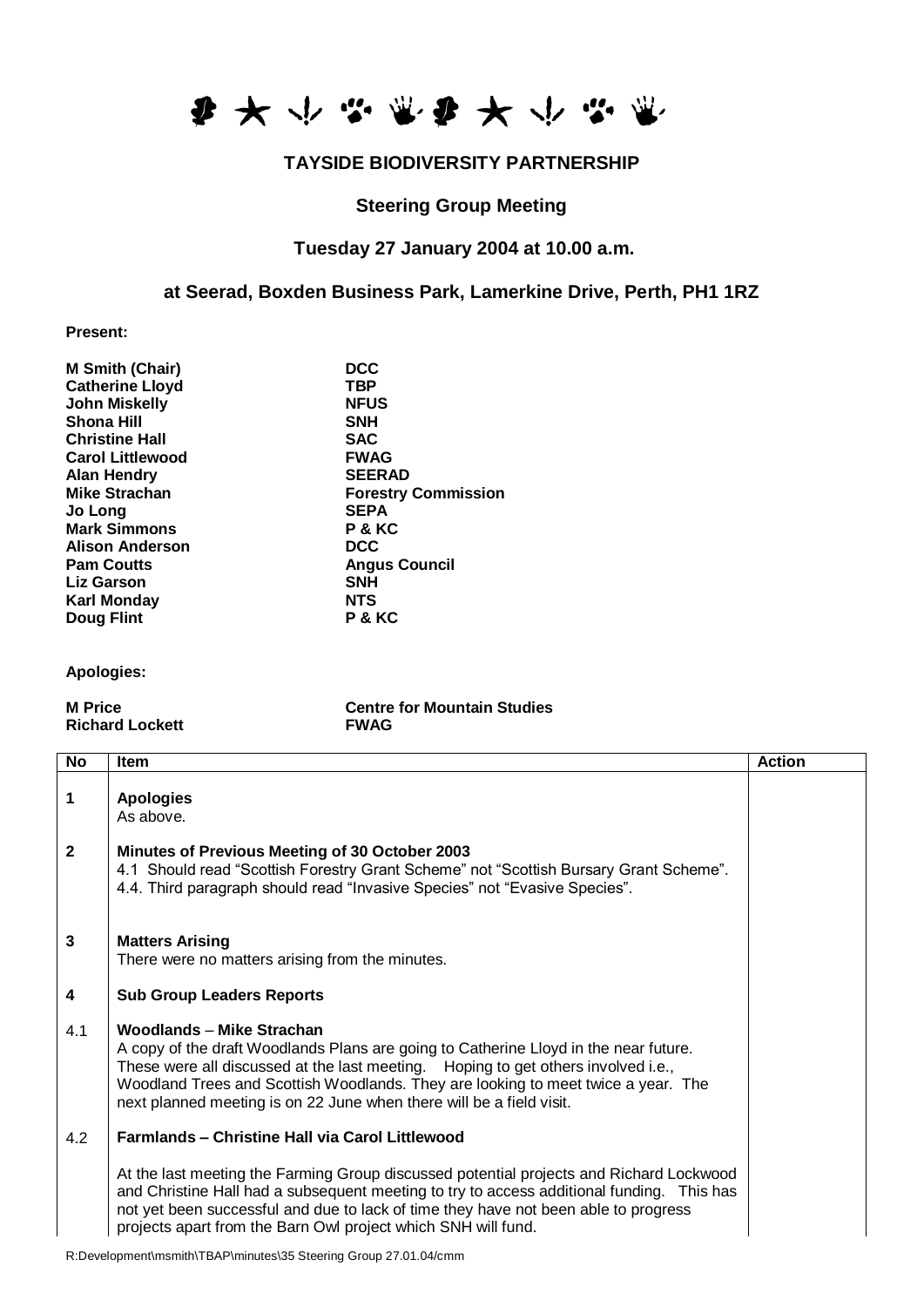| $\overline{N}$ | Item                                                                                                                                                                                                                                                                                                                                                                                                                                                                                                                                                                                                                                                                                                       | <b>Action</b> |
|----------------|------------------------------------------------------------------------------------------------------------------------------------------------------------------------------------------------------------------------------------------------------------------------------------------------------------------------------------------------------------------------------------------------------------------------------------------------------------------------------------------------------------------------------------------------------------------------------------------------------------------------------------------------------------------------------------------------------------|---------------|
|                | The Group is becoming demoralised, due to the lack of funding. A meeting is organised<br>for April to discuss future funding. Carol Littlewood of the Forfar and Kinross FWAG has<br>applied for European money in the sum of £630,000 but the problem is match funding.<br>The Angus Trust will support Perth & Kinross Quality of Life but the deadline is short. The<br>sum of £200,000 is required and it must be linking existing habitats. Merrill Smith<br>suggested putting in the bid whether they have the full match funding or not.                                                                                                                                                            |               |
|                | Two HAPS are being processed for the next tranch. One is finished and awaiting<br>feedback. Carol Littlewood will have a draft ready by the end of the month.                                                                                                                                                                                                                                                                                                                                                                                                                                                                                                                                              | <b>CW</b>     |
| 4.3            | Uplands - Catherine Lloyd on Behalf of Martin Price                                                                                                                                                                                                                                                                                                                                                                                                                                                                                                                                                                                                                                                        |               |
|                | The last meeting was postponed but will go ahead in February. There is still no<br>improvement in progress with two outstanding HAPS. The guest speaker at the last<br>meeting was from the Deer Commission for Scotland. A potential Water Vole Project is<br>being considered. There should be another meeting within $4-5$ weeks. The sub group<br>is working well.                                                                                                                                                                                                                                                                                                                                     |               |
| 4.4            | Water and Wetlands - Jo Long                                                                                                                                                                                                                                                                                                                                                                                                                                                                                                                                                                                                                                                                               |               |
|                | A meeting was held two weeks ago, which was very constructive with one new member<br>joining the group from the Montrose Rangers. Jo Long reported that they had got one<br>HAP and two SAPS being developed and they should be able to pass out action<br>schedules to persons at the end of the month. There will be two consultation drafts to go<br>out. By the end of Spring there should be 15 applications ready for HAPS and SAPS.<br>It was agreed to have group drafts ready by the end of April. Bids are going through for<br>the River Tay project but the outcome will not be known until the middle of March. Liz<br>Garson gave a general explanation as to where the money is to be used. |               |
|                | Salmon in the Class Room<br>All equipment has been bought and the project is being overseen by Alison Steven. There<br>has been a glitch in the project with regard to taking salmon eggs into the classroom.<br>They are being put back into the river to see if they survive. If this succeeds the project<br>can go ahead.                                                                                                                                                                                                                                                                                                                                                                              |               |
| 4.5            | <b>Estuary and Coast - Shona Hill</b>                                                                                                                                                                                                                                                                                                                                                                                                                                                                                                                                                                                                                                                                      |               |
|                | Two weeks ago only five responses had been received with regard to dates for meetings.<br>The group has come to the conclusion that people do not have time to go to meetings.<br>Meetings are only a mechanism to make things happen. After discussion it was decided<br>that for the Coastal Group it is less appropriate to have meetings but more appropriate to<br>have some other form of communication. It was proposed that this be reviewed in the<br>future with regard to communication, what is happening to make things work better and<br>what is appropriate. Each sub group's needs are different.                                                                                         |               |
| 4.6            | Urban - Alison Anderson                                                                                                                                                                                                                                                                                                                                                                                                                                                                                                                                                                                                                                                                                    |               |
|                | The Group had a meeting last week to discuss projects already being worked on. Eight<br>projects are being actioned with the Invasive Species on the Dighty, the next project. The<br>next meeting will be an action meeting to talk about new projects i.e., building an Osprey<br>Platform and nesting sites in Dundee. The next meeting will be held on 21 April.<br>Unfortunately there will not be a representative form Perth and Kinross. Doug Flint and<br>Alison Anderson will discuss to get someone for the next meeting.                                                                                                                                                                       | DF/AA         |
|                | The group has applied for funding from the Scottish Executive for a Sustainable Action<br>Grant.                                                                                                                                                                                                                                                                                                                                                                                                                                                                                                                                                                                                           |               |
|                | After discussion, it was agreed that the Biodiversity Action Plan is helpful. It has been<br>able to target certain things and can be referred to for projects. It is a focus for forward<br>planning.                                                                                                                                                                                                                                                                                                                                                                                                                                                                                                     |               |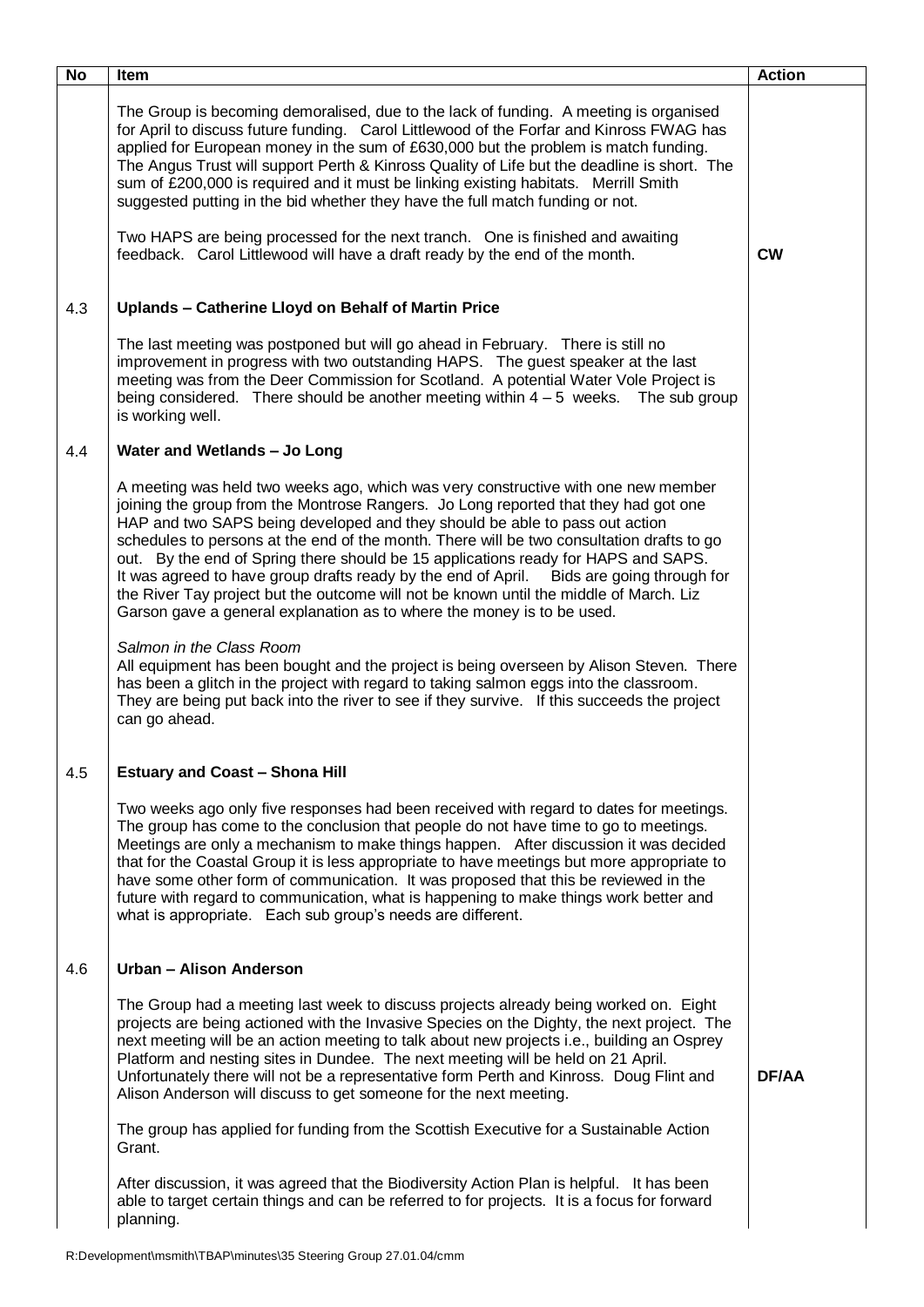| No               | Item                                                                                                                                                                                                                                                                                                                                                                                                                                                                    | <b>Action</b> |
|------------------|-------------------------------------------------------------------------------------------------------------------------------------------------------------------------------------------------------------------------------------------------------------------------------------------------------------------------------------------------------------------------------------------------------------------------------------------------------------------------|---------------|
| $5\phantom{.0}$  | <b>Financial Update - Merrill Smith</b><br>The Financial Sub Group has been to date concentrating on established funding for the<br>Biodiversity Co-orindator's post. As this is now secured, future meetings will try to find<br>funding for projects.                                                                                                                                                                                                                 |               |
|                  | The group will be finding financial information and communicating this with the sub groups.<br>It will not be undertaking applications itself.                                                                                                                                                                                                                                                                                                                          |               |
| $6\phantom{a}$   | <b>Education Sub Group - Catherine Lloyd</b><br>A meeting was held in November with a guest speaker attending from Wave Magazine.<br>Out of a distribution of 67,000 over five local authorities, to all schools, 20,000 are in the<br>Dundee and Angus areas. It costs £600 per article to insert. Propose to include<br>information about the TBAP. Comments were asked for, for future issues.                                                                       |               |
|                  | Biodiversity Calendar. The group is keen to take this or the year planner idea forward.                                                                                                                                                                                                                                                                                                                                                                                 |               |
| $\overline{7}$   | <b>Three Year Review</b><br>Everyone was happy with the three year review.                                                                                                                                                                                                                                                                                                                                                                                              |               |
|                  | Once the final changes have been made, a coloured photocopy will be sent out to<br>everyone. Doug Flint stated that when applying for funding he will utilise this document.<br>An annual report is still to be completed. All members will receive two copies and<br>Catherine will print out more if required.                                                                                                                                                        |               |
| 8                | <b>Business Plan - D Flint</b><br>Catherine Lloyd and Doug Flint followed SNH guidelines on the grant application system to<br>produce the Business Plan.                                                                                                                                                                                                                                                                                                               |               |
|                  | The Partnership still has no formal status. It exists as a voluntary partnership.                                                                                                                                                                                                                                                                                                                                                                                       |               |
|                  | The main objectives and views for the partnership were considered and formulated<br>together. The structure of the partnership and effectiveness of delivery should be<br>reviewed in the future.                                                                                                                                                                                                                                                                       |               |
|                  | <b>Developing Awareness</b><br>Perth & Kinross Council plan to have an Awareness Programme on the TBAP across the<br>Council by the end of this year. Catherine Lloyd and Doug Flint will review the information<br>on the Partnership Development Objectives and report back to a future steering group.                                                                                                                                                               | <b>CL/DF</b>  |
|                  | <b>Structure &amp; Effectiveness</b><br>It was agreed that the above were one and the same and should be discussed by the<br>partnership to determine the most effective structure we should adopt.<br>Liz Garson was concerned that the next Steering Group Meeting's agenda would be<br>overfull if there is gong to be a discussion about the Partnership's aims and objectives as<br>well. After discussion it was decided to go ahead with the plan as it stands.  |               |
|                  | (There was one minor change under Objective 2 - change "complete" to "continue".)                                                                                                                                                                                                                                                                                                                                                                                       |               |
|                  | It was agreed we would ratify this as the TBAP's Business Plan with two changes as<br>discussed.                                                                                                                                                                                                                                                                                                                                                                        |               |
|                  | Constitution<br>It was agreed that we should continue as we are without a formal constitution.                                                                                                                                                                                                                                                                                                                                                                          |               |
| $\boldsymbol{9}$ | <b>Biodiversity Co-ordinator's Post - Merrill Smith</b><br>Merrill Smith had contacted the Partnership Members before the meeting regarding the<br>continuing of Catherine Lloyd in the post of Biodiversity Co-ordinator. Discussion took<br>place round the table regarding the expectation of the post etc. Merrill Smith agreed to<br>send everyone a job description. It was agreed that the Work Plan would be reviewed with<br>reference to the job description. | <b>MS</b>     |
|                  | After more discussion it was unanimously agreed that Catherine Lloyd's employment                                                                                                                                                                                                                                                                                                                                                                                       |               |